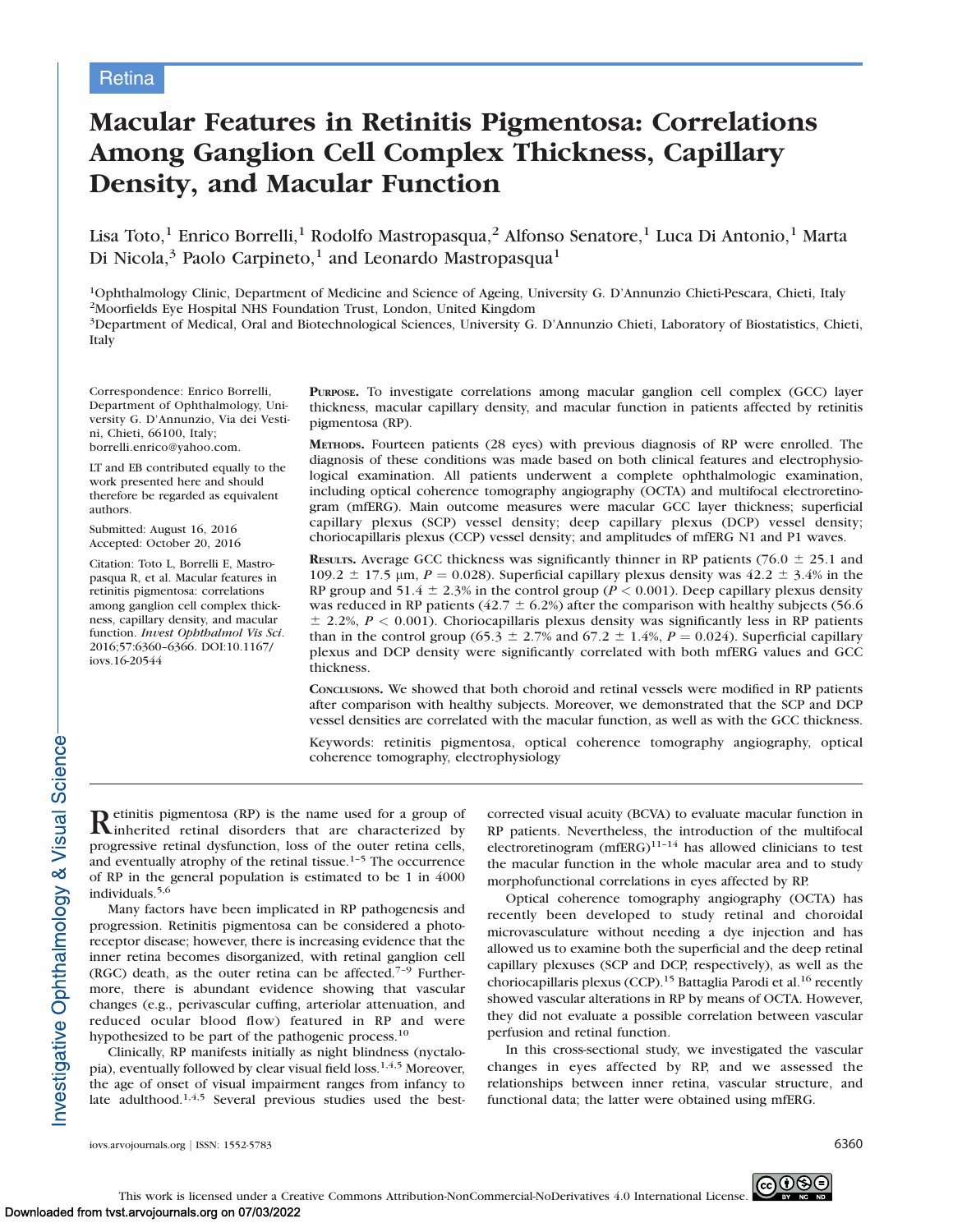# **METHODS**

# Study Participants

Fourteen patients (28 eyes) with a previous diagnosis of either mid- or late-stage RP<sup>17</sup> were enrolled at the Retina Service of the Ophthalmology Clinic, University G. d'Annunzio of Chieti-Pescara, Italy. University Gabriele D'Annunzio Ethics Committee approved this study and all patients gave informed consent to the use of their data. The study adhered to the tenets of the Declaration of Helsinki. The diagnosis of these conditions was made based on both the clinical features and the electrophysiological examination. Patients were selected with a BCVA of at least 0.8 logMAR to ensure proper execution of the examinations.

Exclusion criteria were (1) age younger than 18 years; (2) evidence of an advanced form of RP (either undetectable ERG or extended macular atrophy)<sup>17</sup>; (3) any retinal dystrophy affecting the patient other than RP; (4) any history of either maculopathy or ocular vascular disease; (5) any optic neuropathy, including glaucoma, or any condition increasing the risk of secondary glaucoma (e.g., pigment dispersion syndrome or pseudoexfoliation syndrome); and (6) intraocular pressure (IOP) greater than 21 mm Hg.

All patients had undergone a complete ophthalmologic examination, which included the measurement of BCVA, IOP, fundus examination, color fundus photography, OCTA, and mfERG.

A control group homogeneous for age and sex was also included in the current analysis. All control subjects also underwent a complete ophthalmologic examination, including BCVA, IOP, fundus examination, mfERG, and OCTA.

#### Procedures

Spectral-Domain Optical Coherence Tomography Angiography With XR Avanti. XR Avanti AngioVue OCTA (Optovue, Inc., Fremont, CA, USA) is a device with a high speed of 70,000 axial scans per second using a light source of 840 nm and an axial resolution of 5 µm. The AngioVue OCTA system, which is based on the split-spectrum amplitudedecorrelation angiography (SSADA) algorithm (Version: 2016.100.0.45), uses blood flow as an intrinsic contrast. Indeed, the flow is detected as a variation over time in the speckle pattern formed by the interference of light scattered from red blood cells and adjacent tissue structure.<sup>18</sup> In addition, the spectral-domain optical coherence tomography (SD-OCT) tool was skilled in acquiring the standard structural OCT scans, including ganglion cell complex (GCC) thickness evaluation, which is typically used by commercially available devices.

Before imaging, each subject's pupils were dilated with a combination of 0.5% tropicamide and 10% phenylephrine. Study participants underwent SD-OCT imaging following a protocol that included the AngioVue OCT 3D volume set of  $6 \times$ 6 mm. An internal fixation light was used to center the scanning area. The OCT signal position and quality were optimized by means of the Auto All function, which performs in sequence with (1) the Auto Z function to find the best position for obtaining the retina OCT image; (2) the Auto F function to find the best focus for the particular subject's refraction; and (3) the Auto P function to find the best polarization match for the particular subject's ocular polarization.

One FastX (horizontal raster) set and one FastY (vertical raster) set were performed for each acquisition scan. Each set took approximately 3 seconds to complete. The software then performed the motion correction technology to remove saccades and minor loss of fixation. Scans with low quality



FIGURE 1. A picture of the fundus in a patient with retinitis pigmentosa is overlaid with optical coherence tomography angiography (OCTA) macula  $6 \times 6$  scan showing the superficial vascular plexus. The vessel density was defined as the percentage area occupied by vessels in a circle region of interest (ROI) centered on the center of the foveal avascular zone and with a diameter of 2.5 mm. The AngioVue software automatically splatted the ROI, as well as the vessel density evaluation, into two fields: the foveal area (F), a central circle with a diameter of 1 mm; and the parafoveal area (PF) that constitutes the remaining part inside the ROI. Finally, the vessel density of the entire 6  $\times$  6 area was collected for the analysis.

(i.e., if the subject blinked or if there were many motion artifacts in the data set) were excluded and repeated until good quality was achieved. Three scans for each patient were captured; then the best one for quality (without significant motion artifacts and with a signal strength index  $> 60$ ) was considered for the analysis.

Vascular Layer Segmentation. Vascular retinal layers were visualized and segmented as previously described.<sup>18-21</sup> To evaluate the superficial retinal plexus, we used a layer thickness of 60 lm from the inner limiting membrane in order to include all the vessels of this plexus. To visualize the deep retinal plexus, we used a 30-µm-thick layer from the inner plexiform layer for the purpose of visualizing the plexus in its entirety. The CCP was imaged by means of a 30-µm-thick layer from the retinal pigment epithelium. Two investigators checked the segmentation quality before testing the vessel density.

Vessel Density Analysis. Objective quantification of vessel density was evaluated for each eye using the SSADA software. Quantitative analysis was performed on the OCTA en face images for each eye using the AngioVue software. The vessel density was defined as the percentage area occupied by vessels in a  $3 \times 3$ -mm-square region of interest (ROI) concentrating on the center of the foveal avascular zone. (AngioVue software automatically outputs the flow area value within the ROI.)

The vessel density was calculated using the formula previously described, $22$  as follows:

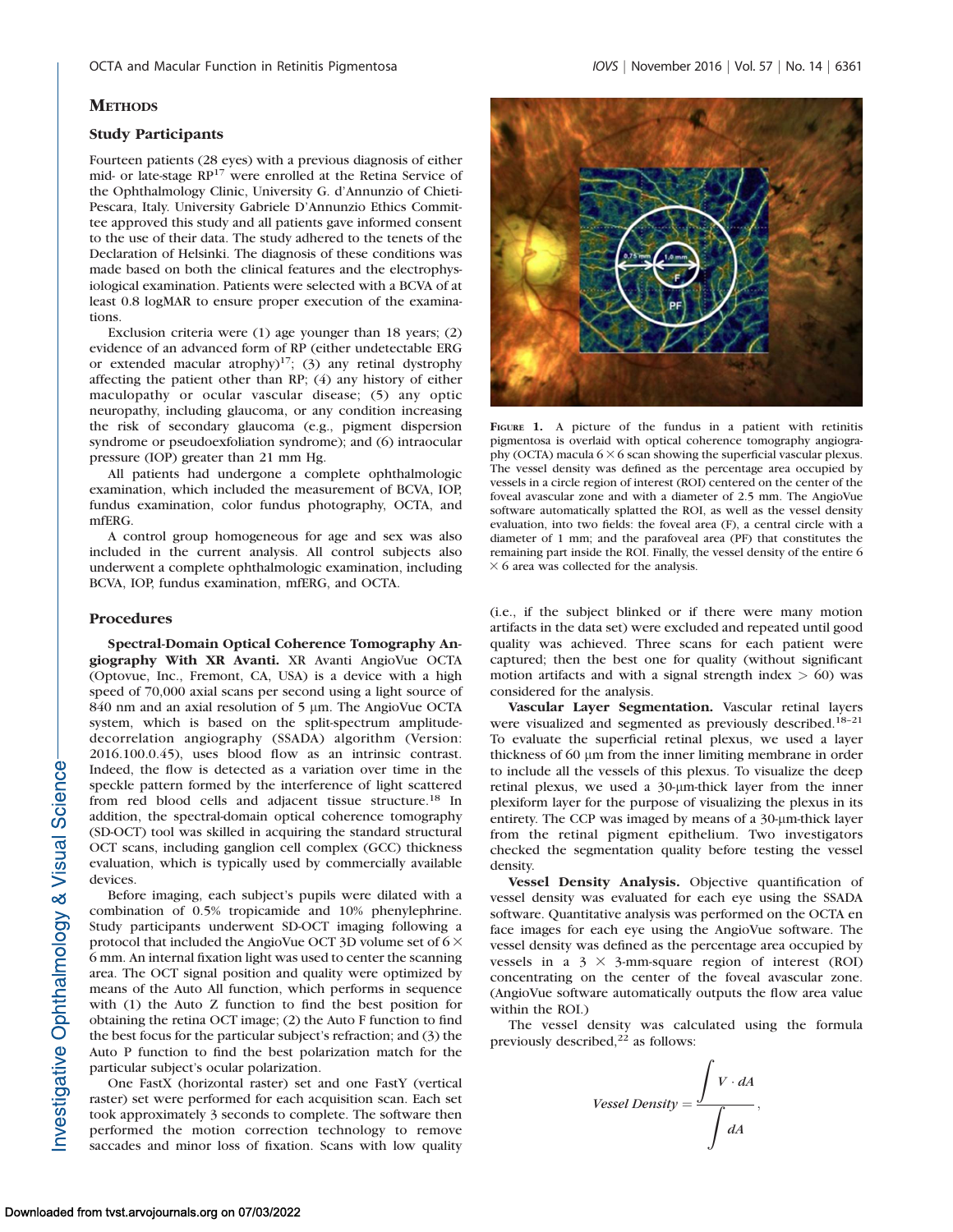

FIGURE 2. Multifocal electroretinogram of a patient affected by retinitis pigmentosa. Amplitudes of N1 (first negative component) and P1 (first positive component) of the first-order kernel were analyzed for five regional ring groups (R1, R2, R3, R4, and R5).

where  $V$  is 1 when the OCTA value is above a background threshold and 0 is otherwise. A is the area of interest. The three capillary systems were evaluated in the following areas: foveal, parafoveal, and  $3 \times 3$  whole area (Fig. 1).

# Multifocal Electroretinogram

Multifocal ERG (Retimax CSO, Florence, Italy) was recorded for each patient, according to the International Society for Clinical Electrophysiology of Vision (ISCEV) protocols that were updated in 2012 and 2011.<sup>23,24</sup> During the mfERG examination, the ocular fundus was segmented by an array of 61 hexagons. The amplitudes of N1 (first negative component) and P1 (first positive component) of the first-order kernel were calculated for five regional ring groups (R1, R2, R3, R4, and R5) (Fig. 2).

# Statistical Analysis

All quantitative variables were summarized as mean and standard deviation, and qualitative variables as frequency and percentage. To detect departures from normality distribution, Shapiro-Wilk's test was performed for all quantitative variables.

Statistical significance of the differences between groups (RP versus control) for qualitative variables was assessed using Fischer's exact test. The Mann-Whitney  $U$  test was applied for assessing the comparison of the quantitative variables between the two groups.

Analysis of variance (ANOVA), with nested design, was performed to assess the differences between groups for macular thickness, vessel density, and mfERG parameters. The nested ANOVA was used to account for using both eyes from RP patients in the same sample. The false discovery rate correction (FDR) was used to control the family-wise type I error rate, and an FDR adjusted  $P$  value  $< 0.05$  was determined to be statistically significant.

| <b>TABLE 1.</b><br>Characteristics of the Enrolled Patients |
|-------------------------------------------------------------|
|-------------------------------------------------------------|

| <b>Characteristic</b>           | <b>Retinitis</b><br>Pigmentosa<br>Group,<br>$n=14$ | Control<br>Group,<br>$n = 24$ | P Value       |
|---------------------------------|----------------------------------------------------|-------------------------------|---------------|
| Number of eyes                  | 26                                                 | 24                            | $0.290*$      |
| Age, y, mean $\pm$ SD<br>Sex, n | $40.1 \pm 7.3$                                     | $42.2 \pm 6.5$                | 1.000+        |
| Male                            | 8                                                  | 14                            |               |
| Female                          | 6                                                  | 10                            |               |
| BCVA, $logMR$ , mean $\pm$ SD   | $0.5 \pm 0.2$                                      | $0.0 \pm 0.0$                 | $\leq 0.001*$ |

 $n$ , number of patients; SD, standard deviation.

 $*$  Mann-Whitney  $U$  test.

† Fischer's Exact test.

Spearman's correlation coefficient was tested to evaluate the linear correlation among variables in RP patients. To adjust the P value of multiple correlation coefficients, a permutation test was conducted and a 95% confidence interval (95%CI) was reported. Finally, the parameters were correlated considering the macular field tested.

All statistical analyses were performed using Statistical Package for Social Sciences (version 20.0; SPSS, Inc., Chicago, IL, USA).

# **RESULTS**

Two eyes in the patient group had to be excluded from the analysis because of the presence of extended macular atrophy. Patients' and healthy subjects' demographic data and visual acuities are reported in Table 1. All the subjects enrolled were Caucasian and not affected by diabetes. Furthermore, there were no significant differences in systemic hypertension or the use of systemic antihypertensive medications between the groups.

#### mfERG Analysis

Table 2 shows mfERG values of the enrolled RP patients and the healthy subjects. P1 and N1 amplitudes were significantly reduced in the RP group in all of the five rings (except for the N1R1 and N1R3 amplitude values).

TABLE 2. Multifocal Electroretinogram Values of Retinitis Pigmentosa Patients and Healthy Controls

| mfERG                  | <b>Retinitis</b><br>Pigmentosa<br>Group | Control<br>Group | P Value* |
|------------------------|-----------------------------------------|------------------|----------|
| P1R1 amplitude, µV     | $0.42 \pm 0.38$                         | $0.90 \pm 0.33$  | 0.005    |
| N1R1 amplitude, µV     | $-0.32 \pm 0.44$                        | $-0.66 \pm 0.34$ | 0.321    |
| P1R2 amplitude, µV     | $0.20 \pm 0.17$                         | $0.61 \pm 0.18$  | < 0.001  |
| N1R2 amplitude, µV     | $-0.16 \pm 0.12$                        | $-0.33 \pm 0.15$ | 0.016    |
| P1R3 amplitude, µV     | $0.15 \pm 0.14$                         | $0.60 \pm 0.15$  | < 0.001  |
| N1R3 amplitude, µV     | $-0.13 \pm 0.11$                        | $-0.33 \pm 0.22$ | 0.086    |
| P1R4 amplitude, µV     | $0.14 \pm 0.11$                         | $0.48 \pm 0.17$  | 0.003    |
| N1R4 amplitude $\mu$ V | $-0.09 \pm 0.10$                        | $-0.33 \pm 0.16$ | 0.007    |
| P1R5 amplitude, µV     | $0.14 \pm 0.13$                         | $0.49 \pm 0.11$  | < 0.001  |
| N1R5 amplitude, µV     | $-0.09 \pm 0.10$                        | $-0.36 \pm 0.18$ | 0.003    |

Data are expressed as mean  $\pm$  standard deviation.

\* P values are relative to group effect in the nested analysis of variance (ANOVA). Bold indicates significant values.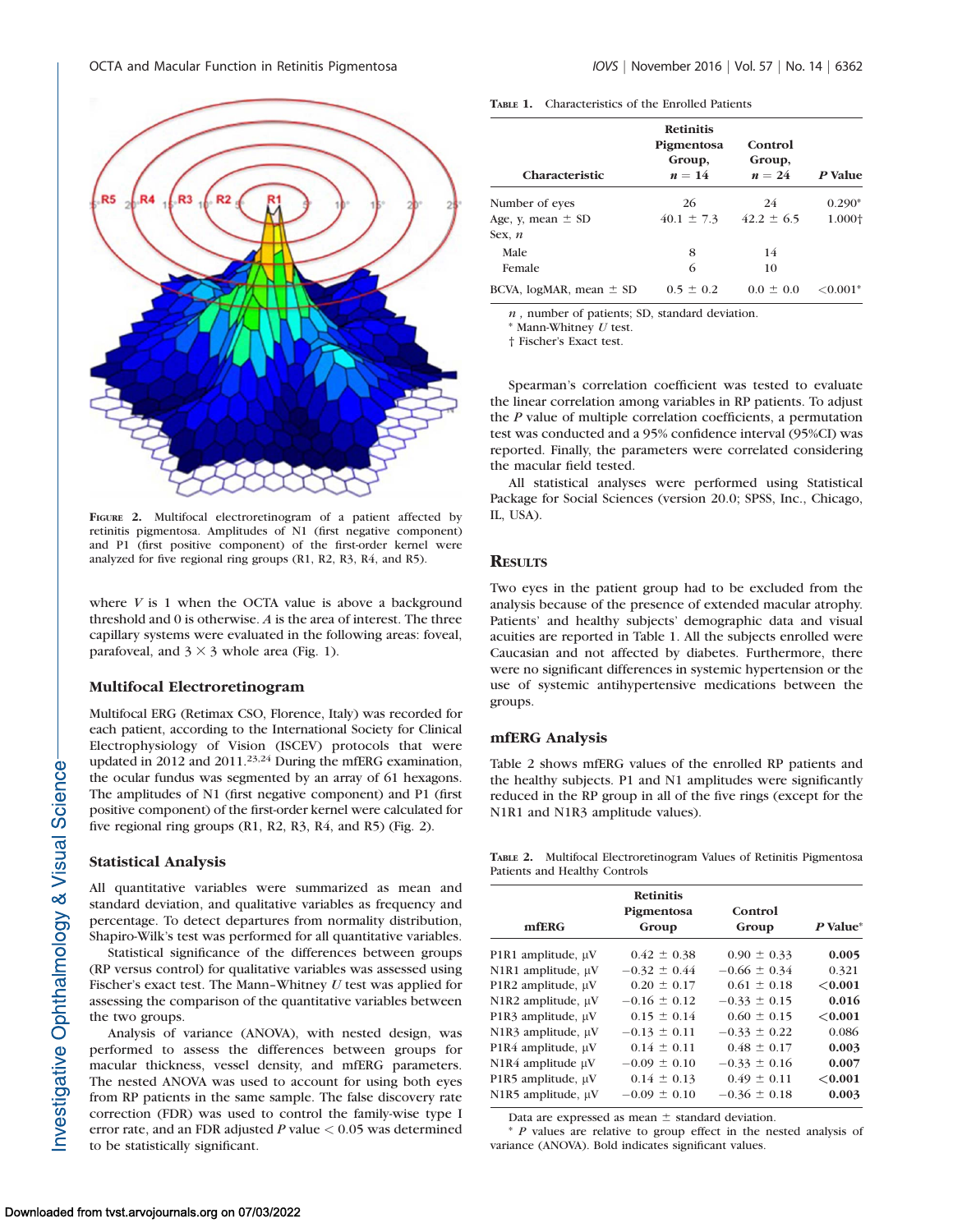|  |  | TABLE 3. Macular Thickness and Vessel Density in Retinitis Pigmentosa Patients and Controls |  |  |  |  |  |  |
|--|--|---------------------------------------------------------------------------------------------|--|--|--|--|--|--|
|--|--|---------------------------------------------------------------------------------------------|--|--|--|--|--|--|

| Parameter                                     | Retinitis Pigmentosa Group | Control Group    | $P$ Value* |
|-----------------------------------------------|----------------------------|------------------|------------|
| Foveal macular thickness, um                  | $240.4 \pm 74.5$           | $249.6 \pm 56.2$ | 0.942      |
| Full parafoveal macular thickness, um         | $280.0 \pm 48.2$           | $324.5 \pm 17.4$ | 0.030      |
| Average GCC thickness, um                     | $76.0 \pm 25.1$            | $109.2 \pm 17.5$ | 0.028      |
| Whole superficial vessel density, %           | $42.2 \pm 3.4$             | $51.4 \pm 2.3$   | ${<}0.001$ |
| Foveal superficial vessel density, %          | $32.1 \pm 9.2$             | $31.4 \pm 5.4$   | 0.794      |
| Parafoveal superficial vessel density, %      | $42.4 \pm 4.1$             | $52.5 \pm 2.9$   | ${<}0.001$ |
| Whole deep vessel density, %                  | $42.7 \pm 6.2$             | $56.6 \pm 2.2$   | ${<}0.001$ |
| Foveal deep vessel density, %                 | $28.2 \pm 8.9$             | $29.7 \pm 7.4$   | 0.884      |
| Parafoveal deep vessel density, %             | $48.1 \pm 4.7$             | 59.1 $\pm$ 2.8   | ${<}0.001$ |
| Whole choriocapillaris vessel density, %      | $65.3 \pm 2.7$             | $67.2 \pm 1.4$   | 0.024      |
| Foveal choriocapillaris vessel density, %     | $64.3 \pm 5.5$             | $67.5 \pm 5.4$   | ${<}0.001$ |
| Parafoveal choriocapillaris vessel density, % | $64.6 \pm 2.8$             | $67.1 \pm 1.4$   | 0.006      |

 $n$ , number of eyes examined; data are expressed ad mean  $\pm$  standard deviation.

\* P values are relative to group effect in the nested analysis of variance (ANOVA). Bold indicates significant values.

## Macular Thickness Analysis

Foveal macular thickness was  $240.4 \pm 74.5$  µm in RP patients and 249.6  $\pm$  56.2 µm in healthy subjects ( $P = 0.942$ ). Parafoveal macular thickness was 280.0  $\pm$  48.2 µm in the RP group and 324.5  $\pm$  17.4 µm in the normal group ( $P = 0.030$ ).

Average GCC thickness was significantly thinner in RP patients (76.0  $\pm$  25.1 µm and 109.2  $\pm$  17.5 µm;  $P = 0.028$ ) (Table 3).

## Vessel Density Analysis

Whole SCP vessel density was  $42.2 \pm 3.4\%$  in the RP group and 51.4  $\pm$  2.3% in the control group ( $P < 0.001$ ). Moreover, the parafoveal SCP vessel density was reduced in RP patients (42.4  $\pm$  4.1% and 52.5  $\pm$  2.9%;  $P < 0.001$ ).

Whole DCP vessel density was reduced in RP patients (42.7  $\pm$  6.2%) after the comparison with healthy subjects (56.6  $\pm$  2.2%;  $P < 0.001$ ). Moreover, also considering the parafoveal area, the DCP vessel density was reduced (48.1  $\pm$  4.7% and 59.1  $\pm$  2.8%;  $P < 0.001$ ).

Whole CCP vessel density was significantly less in RP patients than in the control group (65.3  $\pm$  2.7% and 67.2  $\pm$ 1.4%;  $P = 0.024$ ). Furthermore, the choriocapillaris vessel density was reduced in both the foveal area (64.3  $\pm$  5.5% and 67.5  $\pm$  5.4%; P < 0.001) and the parafoveal area (64.6  $\pm$  2.8%) and  $67.1 \pm 1.4\%$ ,  $P = 0.006$ ) (Table 3; Fig. 3).

# Correlation Analysis

Table 4 and Table 5 show the results of the correlation analysis.

Parafoveal SCP and DCP vessel densities were significantly correlated with mfERG values. Parafoveal CCP vessel density was directly correlated with the P1R2 amplitude. Moreover, the average GCC thickness results correlated with mfERG



FIGURE 3. Optical coherence tomography angiography (OCTA) from an enrolled retinitis pigmentosa patient. (A) OCTA macula  $6 \times 6$  scan showing the superficial vascular plexus; (B) corresponding color-coded flow density map of the superficial vascular plexus flow density (the warmer the color, the greater the flow); (C) OCT B-scan showing the slab set to evaluate the superficial retinal plexus; (D) OCTA macula 6  $\times$  6 scan showing the deep vascular plexus; (E) corresponding color-coded flow density map of the deep vascular plexus flow density; (F) OCT B-scan showing the slab set to evaluate the deep retinal plexus; (G) OCTA macula  $6 \times 6$  scan showing the deep vascular plexus; (H) corresponding color-coded flow density map of the deep vascular plexus flow density; (I) OCT B-scan showing the slab set to evaluate the deep retinal plexus.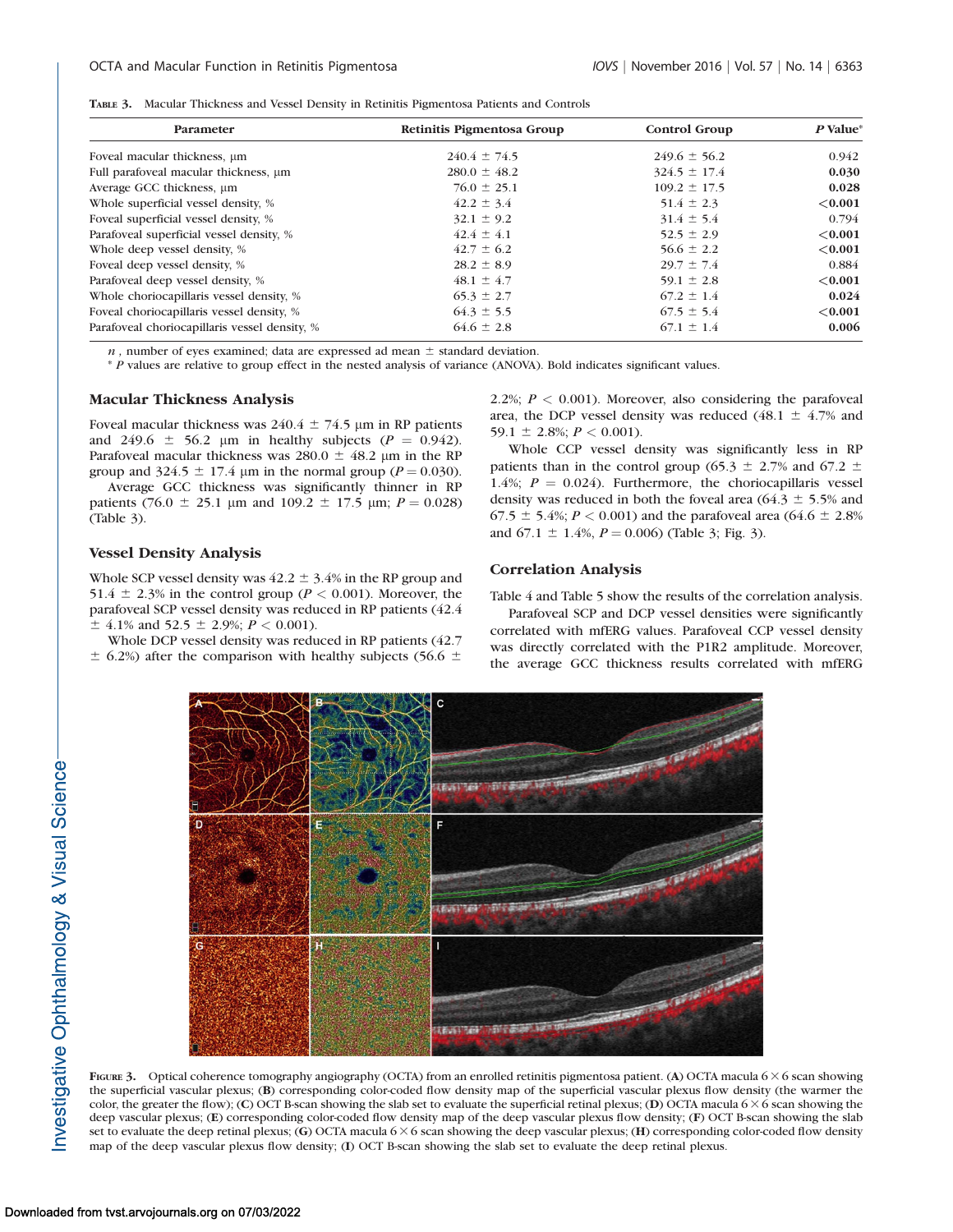Investigative Ophthalmology & Visual Science-

| I                           |
|-----------------------------|
| ł<br>ì<br>l<br>l            |
|                             |
|                             |
| ļ                           |
| I                           |
|                             |
| ï<br>l<br>I<br>l<br>ו<br>ו  |
| ١<br>¢<br>١                 |
| I                           |
| 4.<br>ו<br>ו<br>I<br>Ī<br>ı |

| $-0.528$ (0.0.760; $-0.154$ )<br>$-0.499(-0.798; -0.071)$<br>$-0.238(-0.584; 0.216)$<br>$-0.334(-0.656; 0.063)$<br>0.008<br>0.005<br>N <sub>1R3</sub><br>0.232<br>0.089<br>I<br>I<br>0.718(0.465; 0.860)<br>0.756(0.548; 0.856)<br>0.374(0.005; 0.690)<br>0.430(0.029; 0.739)<br>0.025<br>< 0.001<br>${<}0.001$<br>0.055<br>P1R3<br>I<br>I<br>$-0.580(-0.799; -0.217)$<br>$-0.544$ (-0.765; -0.222)<br>$-0.453(-0.694; -0.144)$<br>$-0.148 (-0.485, 0.238)$<br>0.003<br>0.002<br>0.018<br>N <sub>1R2</sub><br>0.461<br>I<br>I<br>I<br>$0.286 (-0.146; 0.657)$<br>$0.623$ $(0.327; 0.798)$<br>0.804(0.609; 0.909)<br>0.598(0.263; 0.811)<br>0.001<br>${<}0.001$<br>0.001<br>0.148<br>P1R <sub>2</sub><br>I<br>$0.197 (-0.214; 0.564)$<br>$0.005 (-0.382; 0.392)$<br>$-0.379(-0.517; 0.182)$<br>N <sub>1R1</sub><br>0.981<br>0.050<br>0.324<br>$-0.474(-0.723; -0.119)$<br>$-0.167(-0.577; 0.297)$<br>$-0.318(-0.504; 0.503)$<br>Parafoveal choriocapillaris vessel density<br>Foveal choriocapillaris vessel density<br>0.405<br>0.012<br>0.047<br>P <sub>1R1</sub><br>Parafoveal superficial vessel density<br>Foveal superficial vessel density<br>Parafoveal deep vessel density<br>Foveal deep vessel density<br>Average GCC thickness<br>rho (95%CI)<br>rho (95%CI)<br>rho (95% $CD$ )<br>rho (95%CI)<br>rho (95%CI)<br>rho (95%CI)<br>rho (95%CI)<br>Parameter<br>P value<br>$\boldsymbol{P}$ value<br>$P$ value<br>$P$ value<br>$\boldsymbol{P}$ value<br>$P$ value<br>P value | TABLE 4. Correlations Among Morphologic and Functional Parameters in Retinitis Pigmentosa Patients |  | mfERG |  |
|--------------------------------------------------------------------------------------------------------------------------------------------------------------------------------------------------------------------------------------------------------------------------------------------------------------------------------------------------------------------------------------------------------------------------------------------------------------------------------------------------------------------------------------------------------------------------------------------------------------------------------------------------------------------------------------------------------------------------------------------------------------------------------------------------------------------------------------------------------------------------------------------------------------------------------------------------------------------------------------------------------------------------------------------------------------------------------------------------------------------------------------------------------------------------------------------------------------------------------------------------------------------------------------------------------------------------------------------------------------------------------------------------------------------------------------------------------------------------------------|----------------------------------------------------------------------------------------------------|--|-------|--|
|                                                                                                                                                                                                                                                                                                                                                                                                                                                                                                                                                                                                                                                                                                                                                                                                                                                                                                                                                                                                                                                                                                                                                                                                                                                                                                                                                                                                                                                                                      |                                                                                                    |  |       |  |
|                                                                                                                                                                                                                                                                                                                                                                                                                                                                                                                                                                                                                                                                                                                                                                                                                                                                                                                                                                                                                                                                                                                                                                                                                                                                                                                                                                                                                                                                                      |                                                                                                    |  |       |  |
|                                                                                                                                                                                                                                                                                                                                                                                                                                                                                                                                                                                                                                                                                                                                                                                                                                                                                                                                                                                                                                                                                                                                                                                                                                                                                                                                                                                                                                                                                      |                                                                                                    |  |       |  |
|                                                                                                                                                                                                                                                                                                                                                                                                                                                                                                                                                                                                                                                                                                                                                                                                                                                                                                                                                                                                                                                                                                                                                                                                                                                                                                                                                                                                                                                                                      |                                                                                                    |  |       |  |
|                                                                                                                                                                                                                                                                                                                                                                                                                                                                                                                                                                                                                                                                                                                                                                                                                                                                                                                                                                                                                                                                                                                                                                                                                                                                                                                                                                                                                                                                                      |                                                                                                    |  |       |  |
|                                                                                                                                                                                                                                                                                                                                                                                                                                                                                                                                                                                                                                                                                                                                                                                                                                                                                                                                                                                                                                                                                                                                                                                                                                                                                                                                                                                                                                                                                      |                                                                                                    |  |       |  |
|                                                                                                                                                                                                                                                                                                                                                                                                                                                                                                                                                                                                                                                                                                                                                                                                                                                                                                                                                                                                                                                                                                                                                                                                                                                                                                                                                                                                                                                                                      |                                                                                                    |  |       |  |
|                                                                                                                                                                                                                                                                                                                                                                                                                                                                                                                                                                                                                                                                                                                                                                                                                                                                                                                                                                                                                                                                                                                                                                                                                                                                                                                                                                                                                                                                                      |                                                                                                    |  |       |  |
|                                                                                                                                                                                                                                                                                                                                                                                                                                                                                                                                                                                                                                                                                                                                                                                                                                                                                                                                                                                                                                                                                                                                                                                                                                                                                                                                                                                                                                                                                      |                                                                                                    |  |       |  |
|                                                                                                                                                                                                                                                                                                                                                                                                                                                                                                                                                                                                                                                                                                                                                                                                                                                                                                                                                                                                                                                                                                                                                                                                                                                                                                                                                                                                                                                                                      |                                                                                                    |  |       |  |
|                                                                                                                                                                                                                                                                                                                                                                                                                                                                                                                                                                                                                                                                                                                                                                                                                                                                                                                                                                                                                                                                                                                                                                                                                                                                                                                                                                                                                                                                                      |                                                                                                    |  |       |  |
|                                                                                                                                                                                                                                                                                                                                                                                                                                                                                                                                                                                                                                                                                                                                                                                                                                                                                                                                                                                                                                                                                                                                                                                                                                                                                                                                                                                                                                                                                      |                                                                                                    |  |       |  |
|                                                                                                                                                                                                                                                                                                                                                                                                                                                                                                                                                                                                                                                                                                                                                                                                                                                                                                                                                                                                                                                                                                                                                                                                                                                                                                                                                                                                                                                                                      |                                                                                                    |  |       |  |
|                                                                                                                                                                                                                                                                                                                                                                                                                                                                                                                                                                                                                                                                                                                                                                                                                                                                                                                                                                                                                                                                                                                                                                                                                                                                                                                                                                                                                                                                                      |                                                                                                    |  |       |  |
|                                                                                                                                                                                                                                                                                                                                                                                                                                                                                                                                                                                                                                                                                                                                                                                                                                                                                                                                                                                                                                                                                                                                                                                                                                                                                                                                                                                                                                                                                      |                                                                                                    |  |       |  |
|                                                                                                                                                                                                                                                                                                                                                                                                                                                                                                                                                                                                                                                                                                                                                                                                                                                                                                                                                                                                                                                                                                                                                                                                                                                                                                                                                                                                                                                                                      |                                                                                                    |  |       |  |
|                                                                                                                                                                                                                                                                                                                                                                                                                                                                                                                                                                                                                                                                                                                                                                                                                                                                                                                                                                                                                                                                                                                                                                                                                                                                                                                                                                                                                                                                                      |                                                                                                    |  |       |  |
|                                                                                                                                                                                                                                                                                                                                                                                                                                                                                                                                                                                                                                                                                                                                                                                                                                                                                                                                                                                                                                                                                                                                                                                                                                                                                                                                                                                                                                                                                      |                                                                                                    |  |       |  |
|                                                                                                                                                                                                                                                                                                                                                                                                                                                                                                                                                                                                                                                                                                                                                                                                                                                                                                                                                                                                                                                                                                                                                                                                                                                                                                                                                                                                                                                                                      |                                                                                                    |  |       |  |
|                                                                                                                                                                                                                                                                                                                                                                                                                                                                                                                                                                                                                                                                                                                                                                                                                                                                                                                                                                                                                                                                                                                                                                                                                                                                                                                                                                                                                                                                                      |                                                                                                    |  |       |  |
|                                                                                                                                                                                                                                                                                                                                                                                                                                                                                                                                                                                                                                                                                                                                                                                                                                                                                                                                                                                                                                                                                                                                                                                                                                                                                                                                                                                                                                                                                      |                                                                                                    |  |       |  |
|                                                                                                                                                                                                                                                                                                                                                                                                                                                                                                                                                                                                                                                                                                                                                                                                                                                                                                                                                                                                                                                                                                                                                                                                                                                                                                                                                                                                                                                                                      |                                                                                                    |  |       |  |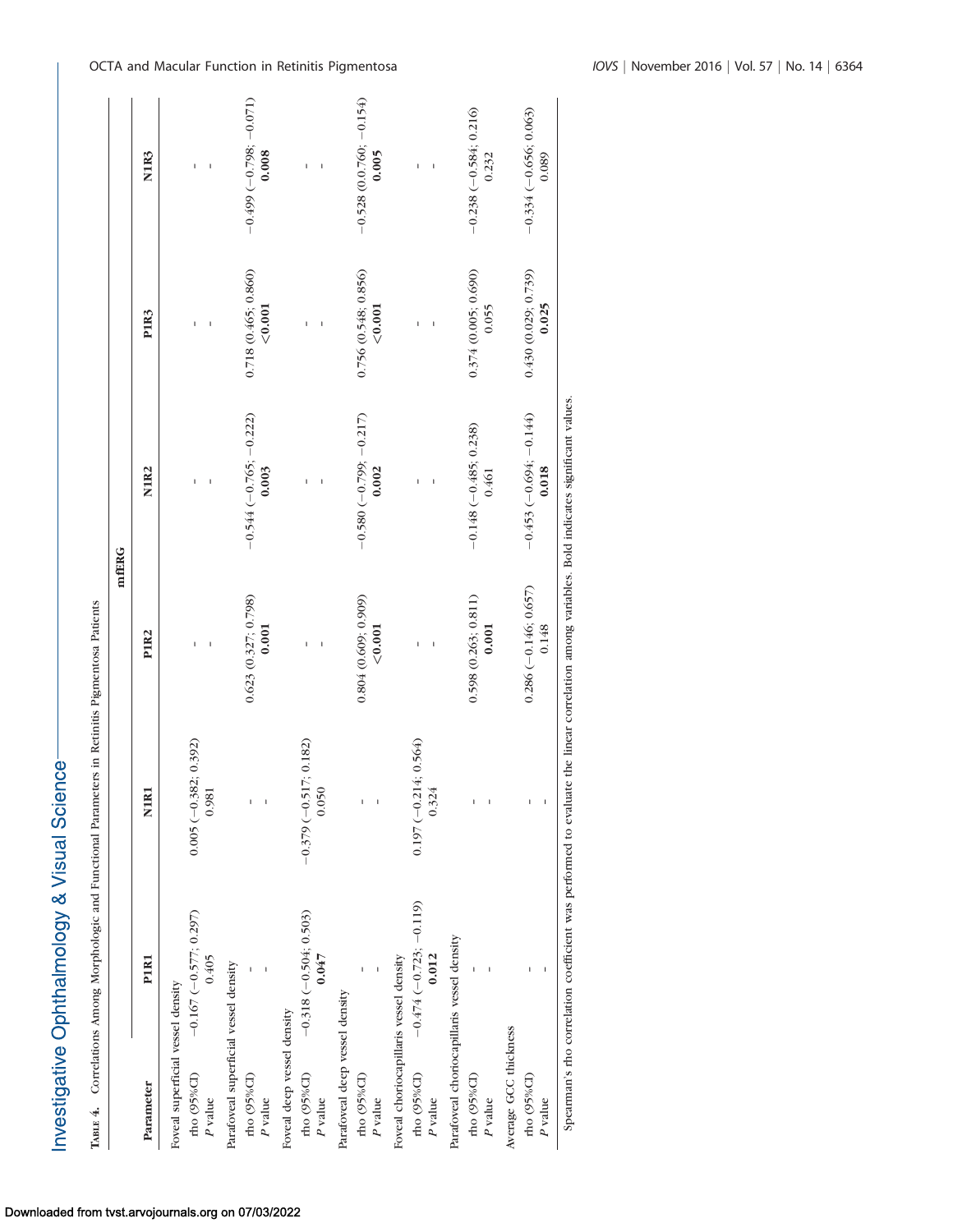TABLE 5. Correlations Between Ganglion Cell Complex Thickness and Vessel Density in Retinitis Pigmentosa Patients

| Parameter                                  | <b>Average GCC Thickness</b> |
|--------------------------------------------|------------------------------|
| Parafoveal superficial vessel density      |                              |
| rho $(95\%CI)$                             | 0.488(0.063; 0.754)          |
| $P$ value                                  | 0.005                        |
| Parafoveal deep vessel density             |                              |
| rho $(95\%CI)$                             | 0.415(0.035; 0.734)          |
| $P$ value                                  | 0.010                        |
| Parafoveal choriocapillaris vessel density |                              |
| rho $(95\%CI)$                             | $0.199 (-0.161; 0.538)$      |
| $P$ value                                  | 0.230                        |

Spearman's rho correlation coefficient was performed to evaluate the linear correlation among variables. Bold indicates significant values.

values (Table 4). (Only the correlation with N1R3 amplitude did not reach statistical significance.)

A direct correlation was found between parafoveal SCP and DCP vessel densities and the average GCC thickness (Table 5).

#### **DISCUSSION**

In this cross-sectional study, we investigated the GCC layer thickness, vessel changes, and macular function in patients affected by RP. Overall, we found that RP patients were characterized by both retinal and choroidal vessel changes, and that these alterations were associated with the macular function.

In recent years, there has been a debate on the efficacy of photoreceptor restorative therapies. Nevertheless, restoration of vision is possible only if RGCs are preserved.25 It is well known that after photoreceptor damage, some changes affect inner retinal neurons, including RGCs. Indeed, although several studies have shown comparable GCC and retinal nerve fiber layer thicknesses in RP patients compared with healthy subjects,<sup>26,27</sup> a reduced number of RGCs has been demonstrated in those RP patients affected by decreased macular function.<sup>28</sup> Some authors have attributed this loss to the reduced transsynaptic signal because of photoreceptor cell degeneration.8,9 Nevertheless, other authors have implicated diminished blood flow to the inner retinal layers.<sup>29</sup> The GCC layer was reduced in our study RP patients, and this result could be explained by the reduced macular function affecting them. Moreover, we showed that a direct correlation was present between the GCC thickness and the macular function; the latter was measured by means of mfERG. Indeed, despite the fact that mfERG responses were mainly attributable to both bipolar cell and photoreceptor functions, several studies support the hypothesis that ganglion cells contribute to mfERG responses.<sup>30,31</sup>

Alterations in the ocular blood flow, as well as in the retinal vessels, have been fully described as being part of the RP pathogenesis. Wolf et al.<sup>32</sup> showed that increased arteriovenous transit time and reduced blood flow velocity are early hemodynamic findings of RP patients without any clinically detectable ocular pathology. Furthermore, reduction of the retinal blood vessels, with perivascular pigment deposits, is a funduscopic feature of patients affected by RP.<sup>4</sup>

The recent advent of OCTA has made it possible to separately image both the superficial and the deep retinal capillary plexuses in vivo in humans. The two capillary plexuses have different patterns: the SCP is composed of capillaries developing an interconnected vascular network between arterioles and venules; the DCP is compounded by

polygonal units in which the capillaries converge radially toward an epicenter, called the capillary vortex.<sup>15,33</sup>

To the best of our knowledge, no study exists that evaluates both vascular changes and macular function in patients affected by RP.

We have demonstrated that both the SCP and the DCP vessel densities are reduced in patients affected by RP. Interestingly, we found a significant correlation between SCP and DCP densities and GCC thickness. The correlation between GCC thinning and the reduction of blood flow in the SCP and DCP might be explained by a reduction of metabolic demand and a subsequent reduction in blood flow.

A novel and tentative hypothesis is that vascular depletion, as demonstrated by SCP and the DCP vessel density reduction, could be an early event in the disease, which eventually causes ischemia and tissue loss. There is a body of evidence indicating that the reduced ocular blood flow is implicated in RP. Indeed, Konieczka et al.<sup>10</sup> demonstrated that typical symptoms of the primary vascular dysregulation (PVD) syndrome—an illness characterized by vessel predisposition that reacts differently to a number of stimuli—occur more frequently in RP patients; they then speculated that the PVD is cause of the reduced ocular blood flow. Moreover, several histopathologic studies have confirmed that the reduced ocular blood flow is a primary event due to retinal vessel damage. In fact, vessel narrowing and sclerosis, followed by thickening of the blood vessel wall and consequently lumen occlusion, are features of RP.<sup>4,29</sup> In the assumption that vessel damage is an early event, the damage involving both the SCP and DCP could contribute to ganglion cell death by inducing ischemia to the inner retinal layers, as specified above. The cross-sectional nature of this study cannot allow us to clarify the cause-and-effect relationship between vessel damage and other alterations.

Superficial capillary plexus and DCP are significantly correlated to macular function. The latter correlation demonstrated that the vessel damage affects the macular function. It could be worthwhile to investigate, in a longitudinal study, whether alterations of the SCP and DCP plexuses, which appear to be correlated with those in the mfERG, are predictive of a faster clinical deterioration; alternatively, whether retinal capillary plexuses' relative sparing can predict a better visual prognosis. Future longitudinal studies will address these relevant questions.

With regard to choroidal circulation, several studies demonstrated its alteration in RP patients. The ocular pulse amplitude, an indirect measure of the choroidal perfusion, was found to be significantly reduced in RP. Furthermore, several studies demonstrated that choroidal thickness is significantly reduced in patients with RP.<sup>34,35</sup> In contrast to our results, Battaglia Parodi et al.<sup>16</sup> recently showed no difference in CCP vessel density between RP patients and healthy subjects, which were tested by means of OCTA. Nevertheless, this is probably secondary to the different OCTA types used (Optovue in our study and Topcon in the Battaglia Parodi et al. study), or to the different method of analysis (AngioVue software versus ImageJ software), or to different disease stages and genetic features of the groups enrolled (considering there is a poor genetic characterization in both studies).

Our study has several limitations. The series presented here is relatively small. However, one should look at the current series in consideration of (1) the rarity of RP disease and (2) the strict inclusion criteria for patients and the control group, as well as the similarity of groups with respect to meaningful characteristics, such as age. Another major limitation is that the patients had poor genetic characterization; therefore, the results can be interpreted only as generic for RP.

In conclusion, we have provided a fully integrated study of retinal and choroidal vessels in RP patients, and shown that